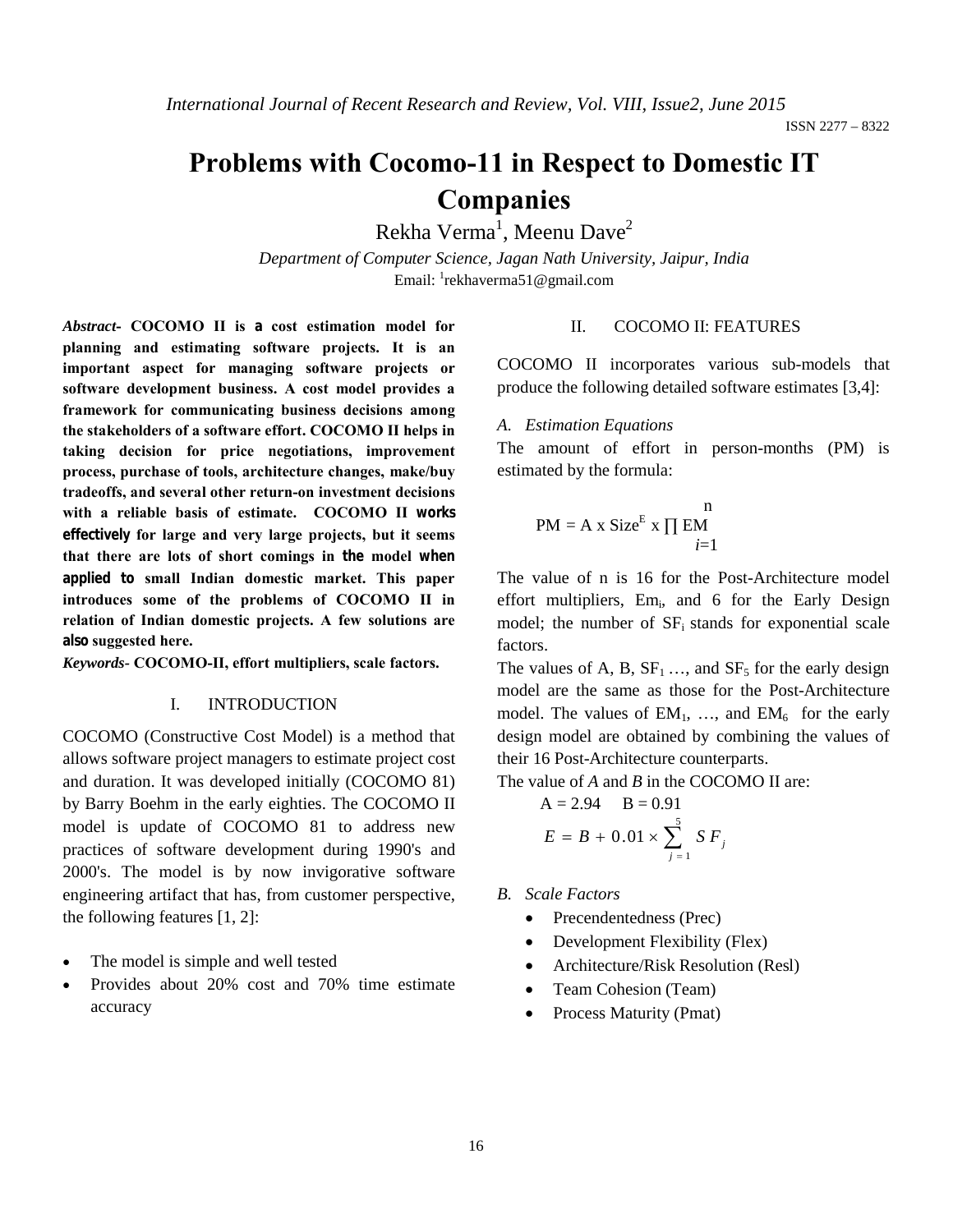### *C. Effort Multipliers*

- *a) General Cost Drivers*
	- Required Software Reliability (RELY)
	- Database Size (DATA)
	- Product Complexity (CPLX)
	- Development for Reusability (RUSE)
	- Documentation (DOCU)

### *b) Platform Factors*

- Execution Time Constraint (TIME)
- Main Storage Constraint (STOR)
- Platform Volatility (PVOL)
- *c) Personnel Factors* 
	- Analyst Capability (ACAP)
	- Programmer Capability (PCAP)
	- Personnel Continuity (PCON)
	- Applications Experience (APEX)
	- Platform Experience (PLEX)
	- Language and Tool Experience (LTEX)

### *d) Project Factors*

- Use of Software Tools (TOOL)
- Multi site Development (SITE)
- Required Development Schedule (SCED)

# III. DOMESTIC INDIAN MARKET: OBSTACLES

There are lots of problems which are being faced by the Indian IT companies who are working in the domestic market. Some of the important issues are:

### *A. Small Budget*

Most of the domestic projects maintain a very low budget, which is either in a few thousands or a few lacs. Thus, maintaining good quality is not possible. Market competition and several other expectations put immense pressure on the software professionals and the provided budget is generally insufficient.

### *B. Late Release of Payments*

The scenario for payment in the Indian market is not very encouraging for the small companies. As the business clients do not always pay on time, the companies work under constant pressure. A complete cycle of late payments start as the clients pay late, and thus the company also delays the payments to the software professionals, industry related vendors, and so on.

### *C. Additional Manpower (software professionals) not available*

Small companies cannot afford bench of employees. Thus with a limited team of professionals, a company cannot take varied size projects. In this way, a company sometimes loses big project offers. Working with multiple projects is also not possible in this scenario.

# *D. Work overload results in decreased work efficiency and low quality end product*

Every phase for a software development should be critically carried out. In big companies, the professionals are specifically assigned to phases like requirement analysis, designing, coding, testing, and maintenance, etc. Regularly working for increasing the quality output for a particular phase increases the efficiency and reduces the output time for that phase. On the other hand, a small company has limited professionals, who are always overburdened and the same person is responsible to take care of different phases of software development. Work overload and juggling between varied responsibilities results in reduced quality of the end product and decreased efficiency of the software professional.

# *E. Frequent communication with the client is not possible*

Effective communication with the client lays foundation for a good quality end product. Large enterprises have a dedicated team which interacts with the clients regularly and conveys feedback to the development team. Small companies do not have such kind of setup. Mainly it is a team of 2-3 professionals, who are themselves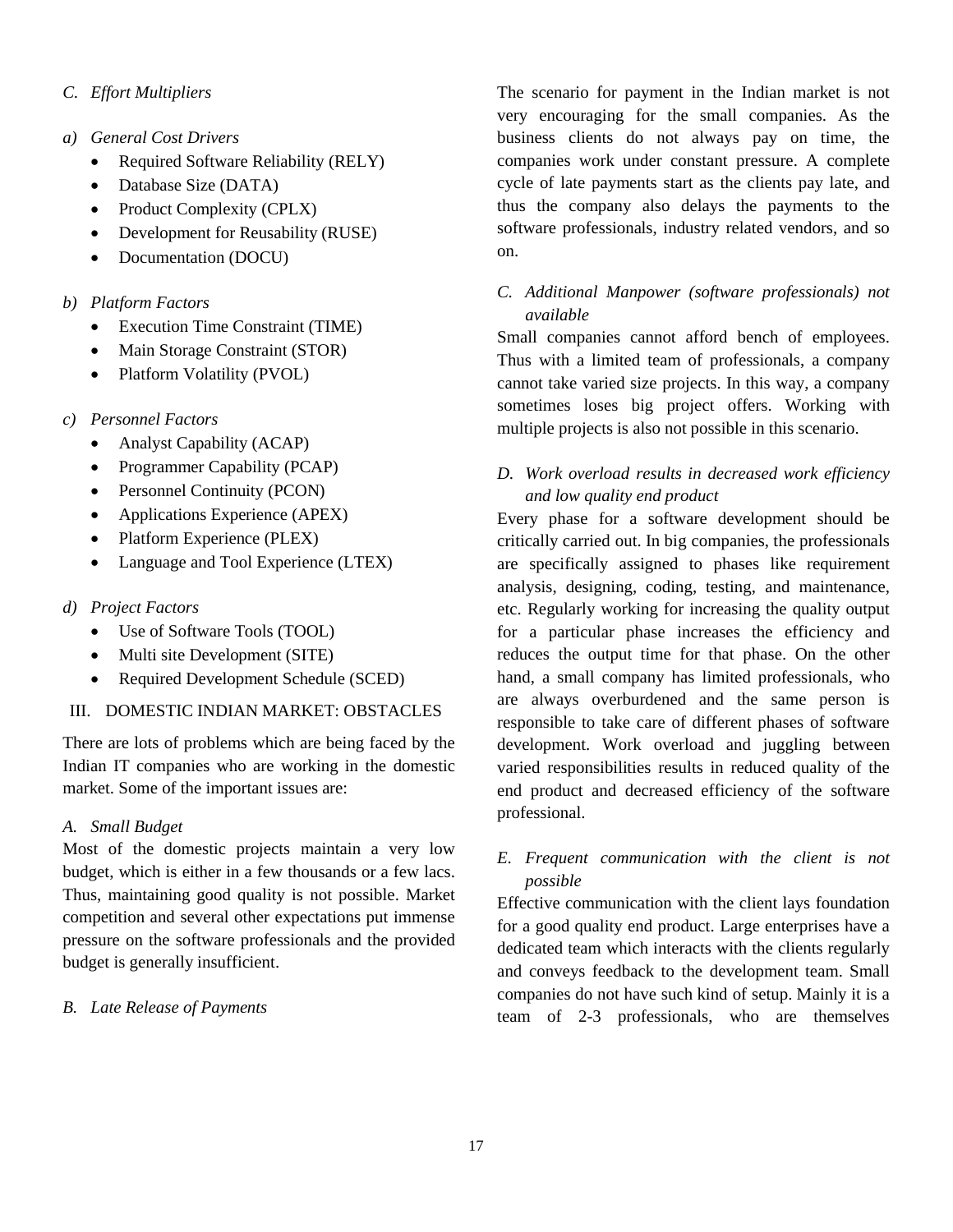interacting with the client, and taking care of the complete SDLC also. Thus, because of work pressure, there is minimal interaction with the client and feedback based development or rectification is also not carried out frequently.

### *F. No Good Methodology for Cost Estimation*

Most of the methodologies of cost estimations are using US standard of working. This methodology doesn't get fit in Indian market/domestic market. Using of these techniques are very time consuming and complex in use. For example, for using COCOMO-11, expert knowledge of COCOMO-11 is required.

# IV. SUGGESTIVE MEASURES IN REFERENCE TO DOMESTIC INDIAN MARKET

Keeping in mind the aforesaid problems, COCOMO-II has been simplified for domestic Indian market in the following ways:

- By removing unnecessary scale factors and effort multipliers.
- By designing and developing a java based tool with modified parameters for COCOMO-II.

# *A. Removal of unnecessary scale factors and effort multipliers*

COCOMO-II is based on 5 scale factors and 16 effort multipliers. By thorough study and observations, it is found that some of them are not required for small domestic projects. Following scale factors were removed from COCOMO-II for specific use in the domestic applications:

### *a) Development Flexibility (Flex)*

The FLEX scale factor [5] is largely intrinsic to a project and uncontrollable. For small domestic project FLEX does not play important role so this can be avoided.

### *b) Architecture/Risk Resolution (RESL)*

This factor [5] combines two of the scale factors in COCOMO, Design Thoroughness by Product design Review (PDR) and Risk Elimination by PDR. RISK Resolution is not much important for domestic projects so this can also be ousted.

## *c) Team Cohesion (TEAM)*

The Team Cohesion scale factor [5] accounts for the sources of project turbulence and entropy because of difficulties in synchronizing the project's stakeholders: users, customers, developers, maintainers, etc. These difficulties may arise from differences in stakeholder objectives and cultures, difficulties in reconciling objectives, stakeholders' lack of experience and familiarity in operating as a team. In domestic projects, a very less number of stakeholders are available; so this is not a important factor and can be ignored.

A few of effort multipliers mentioned below have also been removed from the implementation.

### *a) Database Size (DATA)*

This cost driver [6] attempts to capture the effect that large test data requirements have on product development. The rating is determined by calculating D/P, the ratio of bytes in the testing database to SLOC in the program. The reason the size of the database is important to consider is because of the effort required to generate the test data that will be used to exercise the program. In other words, DATA is capturing the effort needed to assemble and maintain the data required to complete test of the program through IOC. As most of the domestic projects are having quite less number of tables and work with average size of databases, so this effort multiplier can be avoided and there is no need to consider it while working with domestic small projects.

### b) *Development for Reusability (RUSE)*

This cost driver [5] accounts for the additional effort needed to construct components intended for reuse on current or future projects. This effort is consumed with creating more generic design of software, more elaborate documentation, and more extensive testing to ensure components are ready for use in other applications. "Across project" could apply to reuse across the modules in a single financial application project. "Across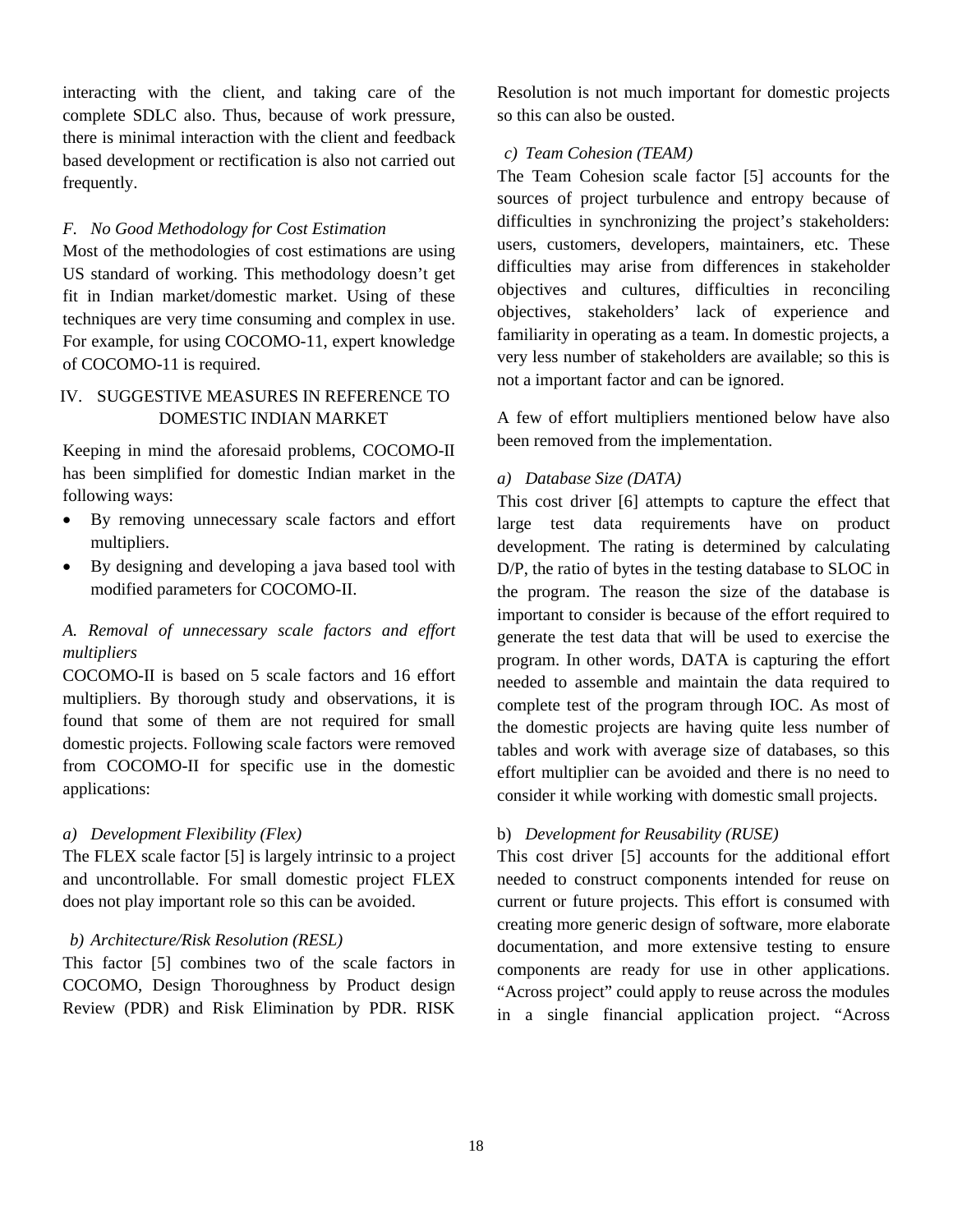program" could apply to reuse across multiple financial applications projects for a single organization. "Across product line" could apply if the reuse is extended across multiple organizations. "Across multiple product lines" could apply to reuse across financial, sales and marketing product lines. Most of the domestic projects are small and cannot be sub-divided in reusable components. So this effort multiplier need not be considered for domestic projects.

### *c) Documentation (DOCU)*

Several software cost models have a cost driver for the level of required documentation [3], i.e., Documentation Match to Life-Cycle Needs (DOCU). In COCOMO II, the rating scale for the DOCU cost driver is evaluated in terms of the suitability of the project's documentation to its life cycle needs. In general, domestic projects do not use formal documentation; therefore, this multiplier can be removed.

### *d) Platform Volatility (PVOL)*

"Platform" is used here [3] to refer to the complexity of hardware and software (OS, DBMS, etc.), the software product calls on to perform its tasks. If the software to be developed is an operating system, then the platform is the computer hardware. If a database management system is to be developed, then the platform is the hardware and the operating system. If a network text browser is to be developed, then the platform is the network, computer hardware, the operating system, and the distributed information repositories. The platform includes any compilers or assemblers supporting the development of the software system. This rating ranges from low (where there is a major change every twelve months), to very high (where there is a major change every two weeks). Domestic projects are generally developed for single platform only, hence refrain from using this multiplier is suggested.

### *e) Personnel Continuity (PCON)*

The rating scale for PCON [3] is in terms of the project's annual personnel turnover: from 3 percent, i.e. very high continuity, to 48 percent, which is very low continuity.

Most of the domestic projects are of small time duration so personnel continuity does not play much role over here.

#### *f) Multi site Development (SITE)*

Given the increasing frequency of multisite development, and indications that multisite development effects are significant, the SITE cost driver [3] has been added in COCOMO II. Determining its cost driver rating involves assessing and judgment-based averaging of two factors: site collocation from surface mail and some phone access to full interactive multimedia. Domestic projects are generally being developed on a single site, so, multi-site development aspect may not be considered.

#### *B. Design and Development of Java Based Tool*

For fast estimation of cost, a Java based tool has been designed by removing unnecessary scale factors and effort multipliers form the original COCOMO-II model.

## V. ANALYSIS OF THE MODIFIED TOOL FOR COCOMO-II

After removing some of the effort multipliers and scale factors, a few projects were evaluated against both the original COCOMO-II and the modified tool. The results achieved are shown in Table 1 shown below.

| <b>Projects</b> | <b>Value Estimated</b><br>by COCOMO II | Value<br><b>Estimated by</b><br><b>Modified tool</b> | Actual<br>Value |
|-----------------|----------------------------------------|------------------------------------------------------|-----------------|
| P <sub>1</sub>  |                                        | 4.6                                                  |                 |
| P <sub>2</sub>  | 13                                     | 11.83                                                | 10              |
| P <sub>3</sub>  |                                        | 5.76                                                 |                 |
| P4              | 1.2.                                   | 0.76                                                 | 0.53            |

TABLE I

The tabular values when converted in graphical form, as given in Figure 1, clearly show that most of the values estimated by the modified tool are closer to the actual values.

Effort Estimation in person-months (PM)